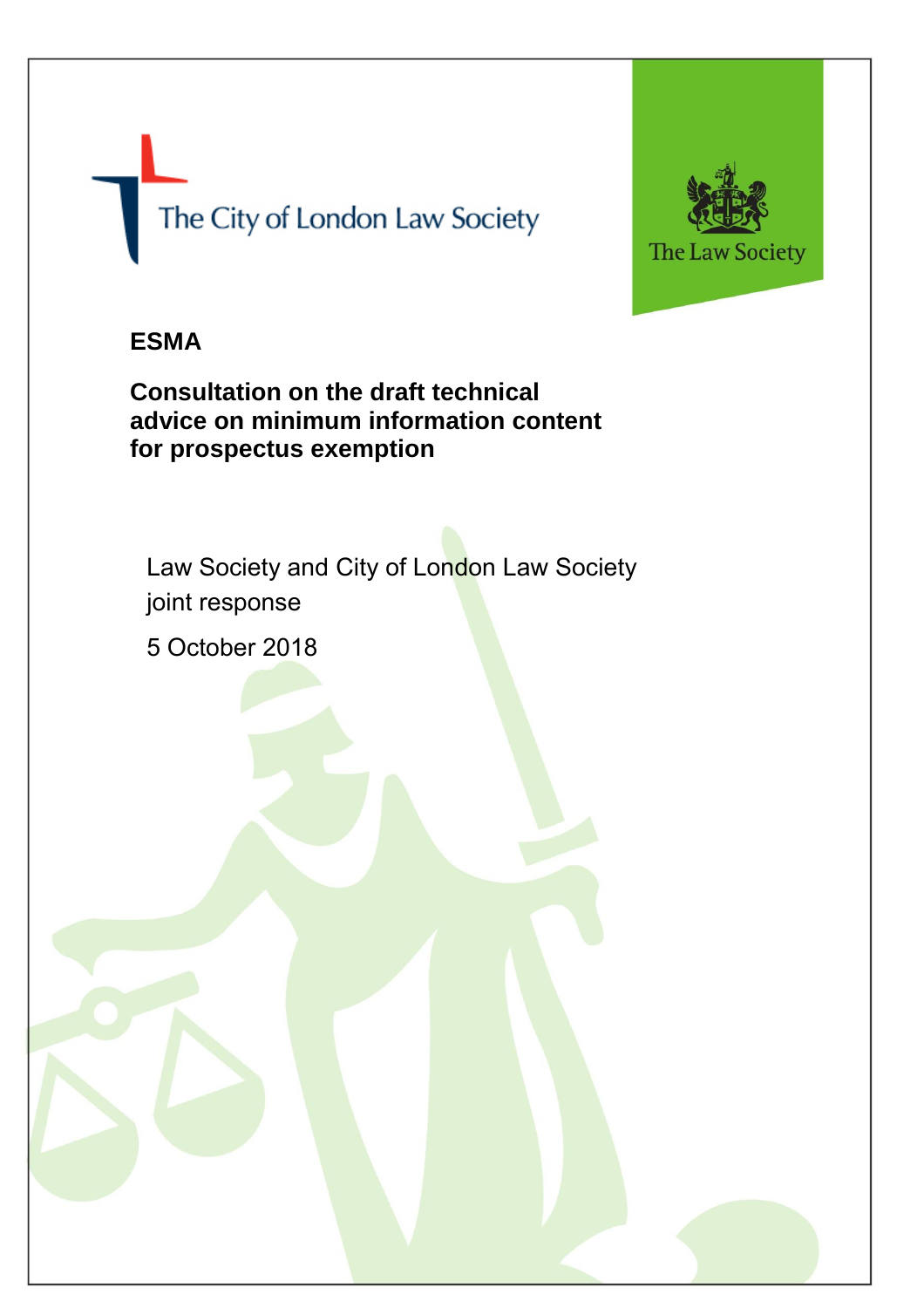#### **Introduction**

- 1. The views set out in this paper have been prepared by a Joint Working Party of the Company Law Committees of the City of London Law Society (**CLLS**) and the Law Society of England and Wales (the **Law Society**).
- 2. The CLLS represents approximately 17,000 City lawyers through individual and corporate membership, including some of the largest international law firms in the world. These law firms advise a variety of clients from multinational companies and financial institutions to Government departments, often in relation to complex, multijurisdictional legal issues. The CLLS responds to a variety of consultations on issues of importance to its members through its 19 specialist committees.
- 3. The Law Society is the professional body for solicitors in England and Wales, representing over 160,000 registered legal practitioners. It represents the profession to Parliament, Government and regulatory bodies in both the domestic and European arena and has a public interest in the reform of the law.
- 4. The Joint Working Party is made up of senior and specialist corporate lawyers from both the CLLS and the Law Society who have a particular focus on issues relating to capital markets.

#### **General remarks on the proposed technical advice**

5. We welcome the opportunity to comment on ESMA's proposed technical advice. We would make the following general points.

#### *Further harmonisation of contents requirements with existing legislation is desirable*

- 6. In its mandate to ESMA to provide technical advice regarding these exemptions, the European Commission notes that ESMA's minimum content proposal will represent an alleviation compared to the exemptions available under the Prospectus Directive (2003/73/EC as amended or superseded). The changes under the Regulation aim to minimise interference with the requirements for information provided to the public in the context of takeovers and mergers prescribed in national corporate laws, including those implementing the Takeovers Directive (2004/25/EC). The Prospectus Regulation (PR) aims to restrict the focus of these exemptions to ensure a minimum harmonisation of these documents for the purposes of applying the exemptions set out in Article (1) (4) (f) and (g) of the PR, in respect of the public offer requirement, and Article (1) (5) (e) and (f) of the PR, with respect to an admission to trading.
- 7. As the proposed content requirements are neither fully aligned with the contents requirements imposed by the Takeovers Directive nor significantly alleviated, a bidder may consider it preferable to produce an approved prospectus than an exempted document, as the market is familiar with the former concept. Given that an exempted document will not be subject to the review process of a competent authority under Article 20 of the PR, unlike a prospectus, it is possible that inconsistent approaches to the content of exempted documents will arise, in practice. The production of an exempted document may therefore result in adaptive costs for market participants, as the market will need to adjust to applying its contents regime in practice.
- 8. We acknowledge that a maximum harmonisation approach to exempted documents is not within the scope of ESMA's mandate from the Commission.
- 9. In addition, an approved prospectus will be required, in any event, where the bidder wishes to passport the document into an EU jurisdiction